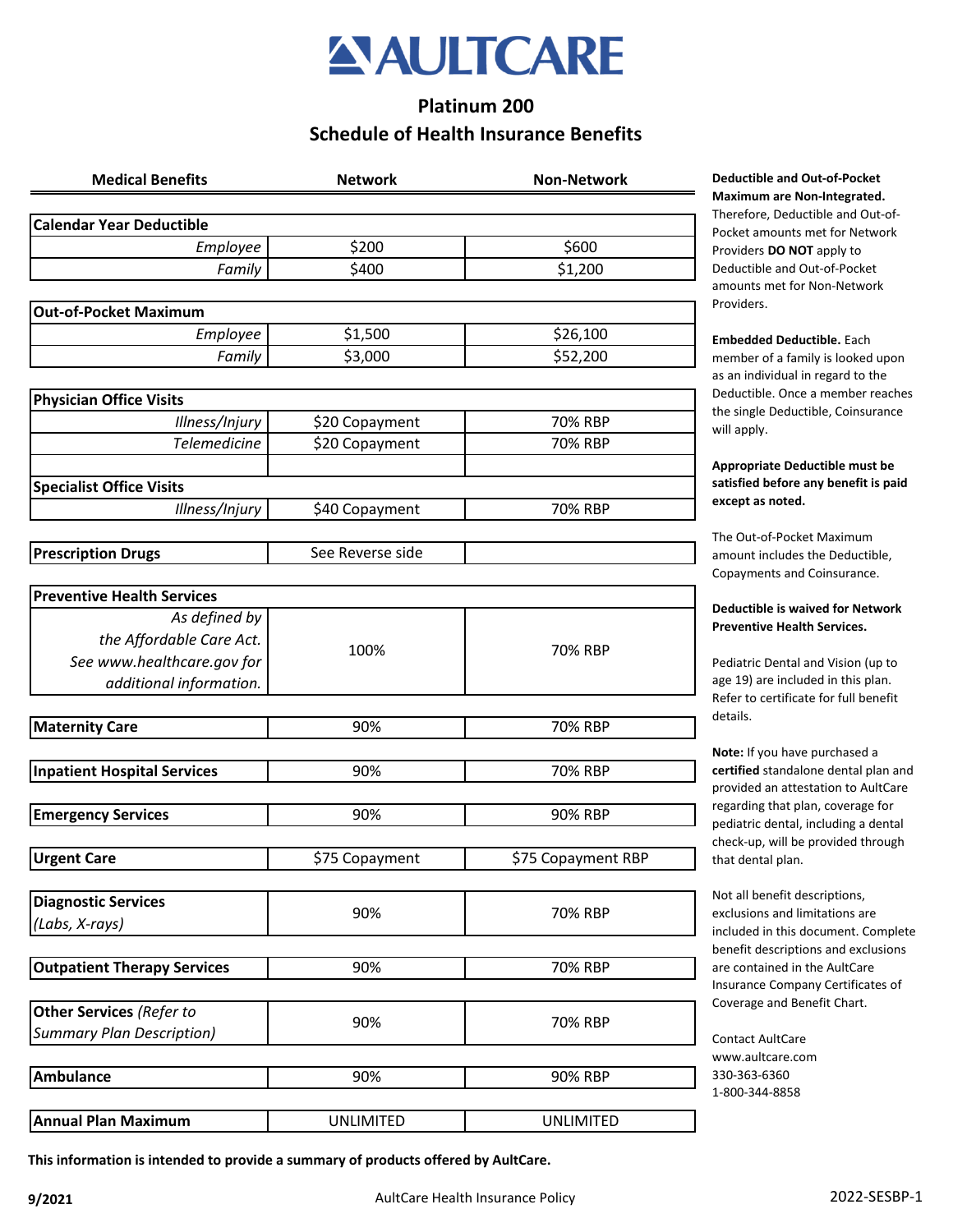

| <b>Prescription Drugs</b>                                                                                   | <b>Retail</b><br>(34 Day Supply Unless<br>Noted) | Mail Order (90 day supply) |  |
|-------------------------------------------------------------------------------------------------------------|--------------------------------------------------|----------------------------|--|
| Tier $1 -$<br>1-60 day supply/Retail                                                                        | \$0 Copayment                                    | \$0 Copayment              |  |
| Tier $2 -$                                                                                                  | \$10 Copayment or 20%,                           | \$30 Copayment or 20%,     |  |
| 1-34 day supply*                                                                                            | greater of                                       | greater of                 |  |
| Tier 3                                                                                                      | \$20 Copayment or 30%,                           | \$55 Copayment or 25%,     |  |
|                                                                                                             | greater of                                       | greater of                 |  |
| Tier 4                                                                                                      | \$45 Copayment or 40%,                           | \$125 Copayment or 35%,    |  |
|                                                                                                             | greater of                                       | greater of                 |  |
| Tier 5 and 6 - Prior Authorization is required. Medications must be obtained through an AultCare contracted |                                                  |                            |  |
| Specialty Network pharmacy. Limited to a 30 day supply.                                                     |                                                  |                            |  |
| Tier 5                                                                                                      | \$10 Copayment or 20%,                           | N/A                        |  |
|                                                                                                             | greater of                                       |                            |  |
| Tier 6                                                                                                      | \$50 Copayment or 50%,                           | N/A                        |  |
|                                                                                                             | greater of                                       |                            |  |

### **Tier Definitions**

## **The medication tier may change due to new Drugs and Generic availability**

- **Tier 1** is defined as Preventive Maintenance medications.
- **Tier 2** is defined as Preferred Generic medications.
- **Tier 3** is defined as Non-Preferred Generic and Preferred Brand medications.
- **Tier 4** is defined as Non-Preferred Generic & Non-Preferred Brand medications.
- **Tier 5** is defined as Preferred Generic Specialty medications.
- **Tier 6** is defined as Preferred Brand Specialty medications.

#### **\* A 60-day supply of Tier 2 Prescription drugs may be obtained at the Retail Pharmacy for the Mail Order amount.**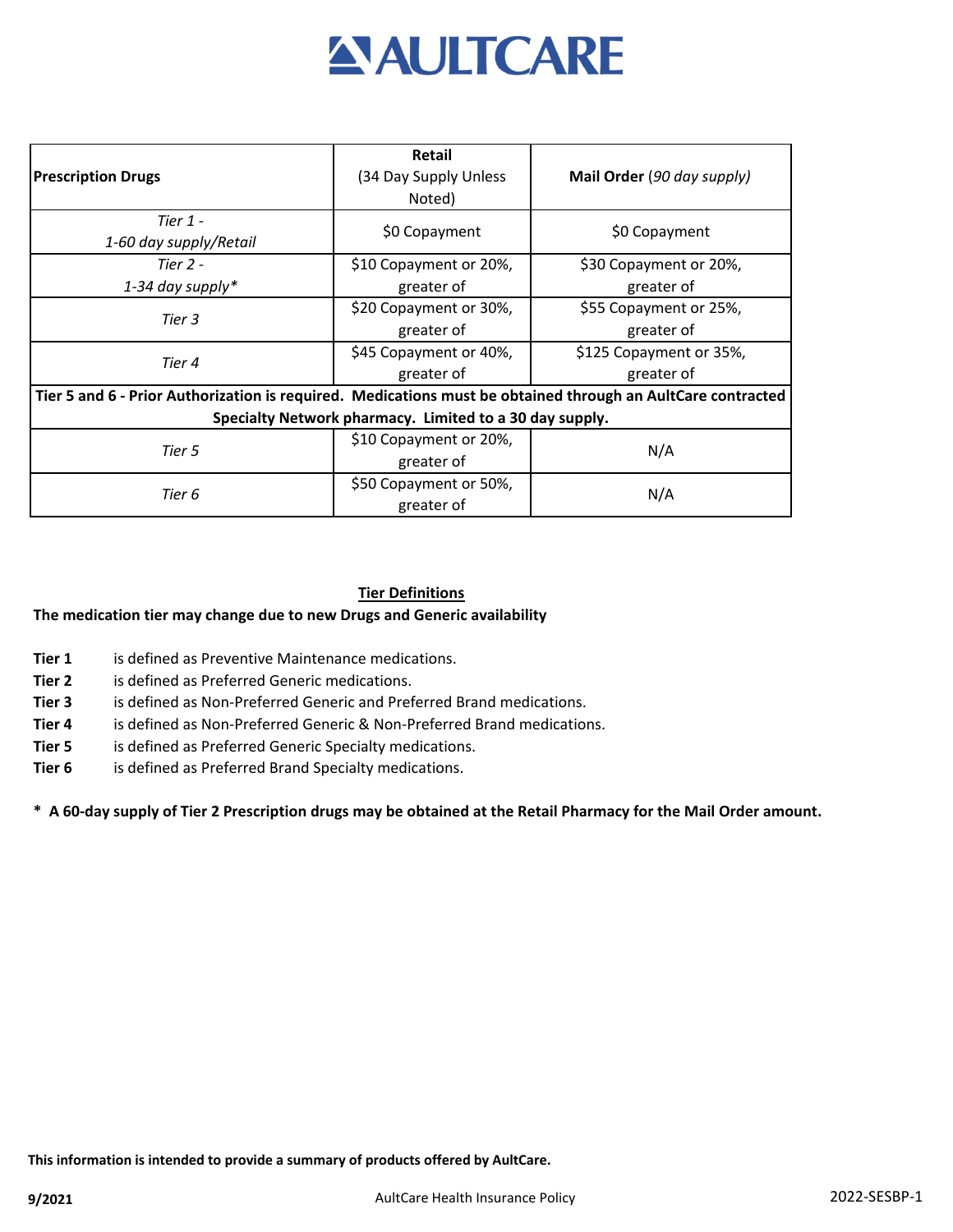

# **Platinum 500 Schedule of Health Insurance Benefits**

| <b>Medical Benefits</b>                           | <b>Network</b>   | <b>Non-Network</b> |
|---------------------------------------------------|------------------|--------------------|
| <b>Calendar Year Deductible</b>                   |                  |                    |
| Employee                                          | \$500            | \$1,500            |
| Family                                            | \$1,000          | \$3,000            |
| <b>Out-of-Pocket Maximum</b>                      |                  |                    |
| Employee                                          | \$1,300          | \$26,100           |
| Family                                            | \$2,600          | \$52,200           |
|                                                   |                  |                    |
| <b>Physician Office Visits</b>                    |                  |                    |
| Illness/Injury                                    | \$20 Copayment   | 60% RBP            |
| <b>Telemedicine</b>                               | \$20 Copayment   | 60% RBP            |
|                                                   |                  |                    |
| <b>Specialist Office Visits</b><br>Illness/Injury |                  | 60% RBP            |
|                                                   | \$40 Copayment   |                    |
| <b>Prescription Drugs</b>                         | See Reverse side |                    |
|                                                   |                  |                    |
| <b>Preventive Health Services</b>                 |                  |                    |
| As defined by                                     |                  |                    |
| the Affordable Care Act.                          | 100%             | 60% RBP            |
| See www.healthcare.gov for                        |                  |                    |
| additional information.                           |                  |                    |
| <b>Maternity Care</b>                             | 80%              | 60% RBP            |
|                                                   |                  |                    |
| <b>Inpatient Hospital Services</b>                | 80%              | 60% RBP            |
|                                                   |                  |                    |
| <b>Emergency Services</b>                         | 80%              | 80% RBP            |
|                                                   |                  |                    |
| <b>Urgent Care</b>                                | \$75 Copayment   | \$75 Copayment RBP |
| <b>Diagnostic Services</b>                        |                  |                    |
| (Labs, X-rays)                                    | 80%              | 60% RBP            |
|                                                   |                  |                    |
| <b>Outpatient Therapy Services</b>                | 80%              | 60% RBP            |
|                                                   |                  |                    |
| Other Services (Refer to                          | 80%              | 60% RBP            |
| <b>Summary Plan Description)</b>                  |                  |                    |
|                                                   |                  |                    |
| <b>Ambulance</b>                                  | 80%              | 80% RBP            |
| <b>Annual Plan Maximum</b>                        | <b>UNLIMITED</b> | <b>UNLIMITED</b>   |
|                                                   |                  |                    |

**Medical Benefits Network Non-Network Deductible and Out-of-Pocket Maximum are Non-Integrated.**  Therefore, Deductible and Out-of-Pocket amounts met for Network Providers **DO NOT** apply to Deductible and Out-of-Pocket amounts met for Non-Network Providers.

**Embedded Deductible.** Each member of a family is looked upon as an individual in regard to the Deductible. Once a member reaches the single Deductible, Coinsurance will apply.

**Appropriate Deductible must be satisfied before any benefit is paid except as noted.** 

The Out-of-Pocket Maximum amount includes the Deductible, Copayments and Coinsurance.

#### **Deductible is waived for Network Preventive Health Services.**

Pediatric Dental and Vision (up to age 19) are included in this plan. Refer to certificate for full benefit details.

**Note:** If you have purchased a **certified** standalone dental plan and provided an attestation to AultCare regarding that plan, coverage for pediatric dental, including a dental check-up, will be provided through that dental plan.

Not all benefit descriptions, exclusions and limitations are included in this document. Complete benefit descriptions and exclusions are contained in the AultCare Insurance Company Certificates of Coverage and Benefit Chart.

Contact AultCare www.aultcare.com 330-363-6360 1-800-344-8858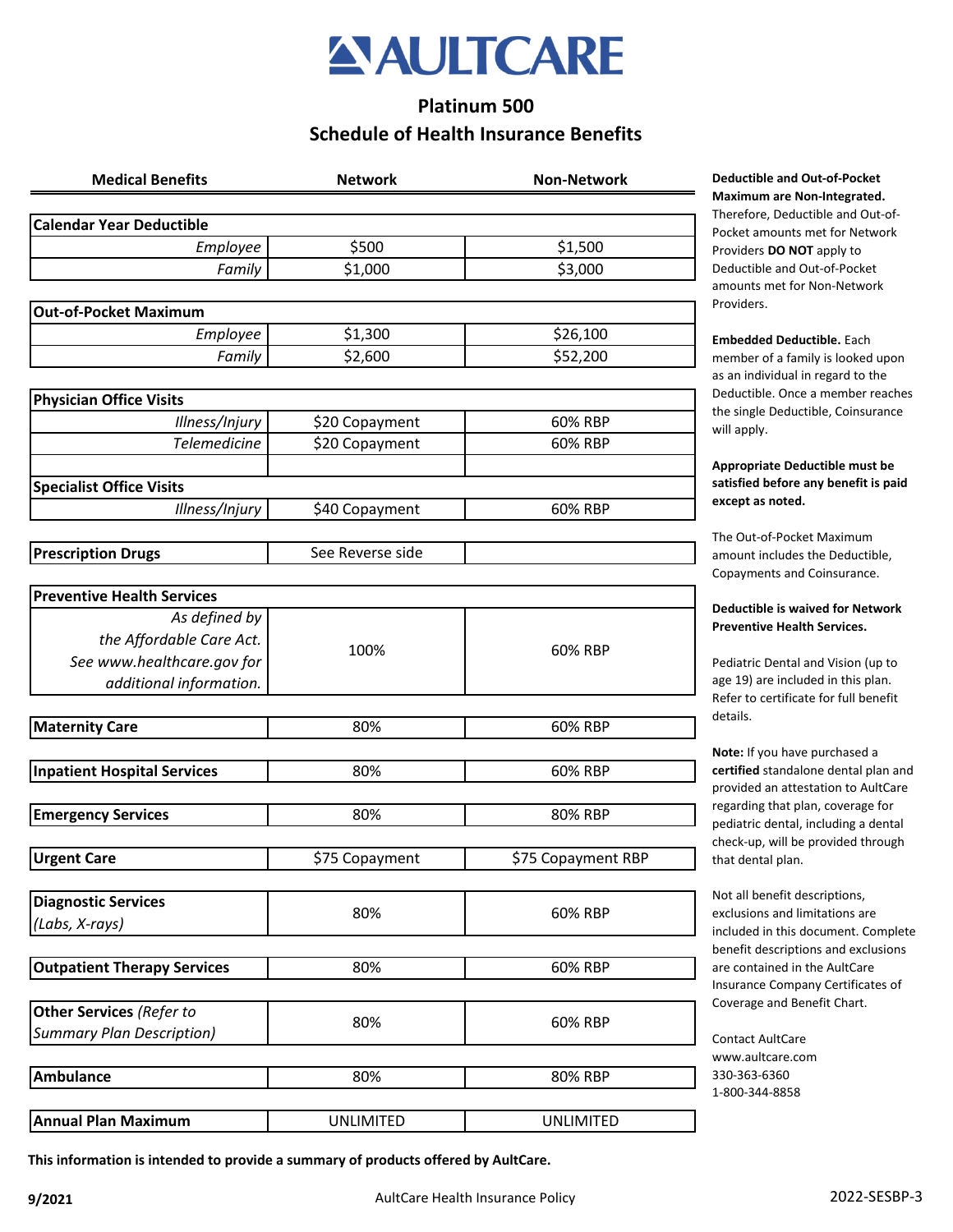# **AULTCARE**

|                                                                                                             | <b>Retail</b>                                           |                            |
|-------------------------------------------------------------------------------------------------------------|---------------------------------------------------------|----------------------------|
| <b>Prescription Drugs</b>                                                                                   | (34 Day Supply Unless                                   | Mail Order (90 day supply) |
|                                                                                                             | Noted)                                                  |                            |
| Tier 1 -                                                                                                    |                                                         |                            |
| 1-60 day supply/Retail                                                                                      | \$0 Copayment                                           | \$0 Copayment              |
| Tier $2 -$                                                                                                  | \$10 Copayment or 20%,                                  | \$30 Copayment or 20%,     |
| 1-34 day supply*                                                                                            | greater of                                              | greater of                 |
| Tier 3                                                                                                      | \$20 Copayment or 30%,                                  | \$55 Copayment or 25%,     |
|                                                                                                             | greater of                                              | greater of                 |
| Tier 4                                                                                                      | \$45 Copayment or 40%,                                  | \$125 Copayment or 35%,    |
|                                                                                                             | greater of                                              | greater of                 |
| Tier 5 and 6 - Prior Authorization is required. Medications must be obtained through an AultCare contracted | Specialty Network pharmacy. Limited to a 30 day supply. |                            |
| Tier 5                                                                                                      | \$10 Copayment or 20%,<br>greater of                    | N/A                        |
| Tier 6                                                                                                      | \$50 Copayment or 50%,<br>greater of                    | N/A                        |

# **Tier Definitions**

# **The medication tier may change due to new Drugs and Generic availability**

- **Tier 1** is defined as Preventive Maintenance medications.
- **Tier 2** is defined as Preferred Generic medications.
- **Tier 3** is defined as Non-Preferred Generic and Preferred Brand medications.
- **Tier 4** is defined as Non-Preferred Generic & Non-Preferred Brand medications.
- **Tier 5** is defined as Preferred Generic Specialty medications.
- **Tier 6** is defined as Preferred Brand Specialty medications.

**\* A 60-day supply of Tier 2 Prescription drugs may be obtained at the Retail Pharmacy for the Mail Order amount.**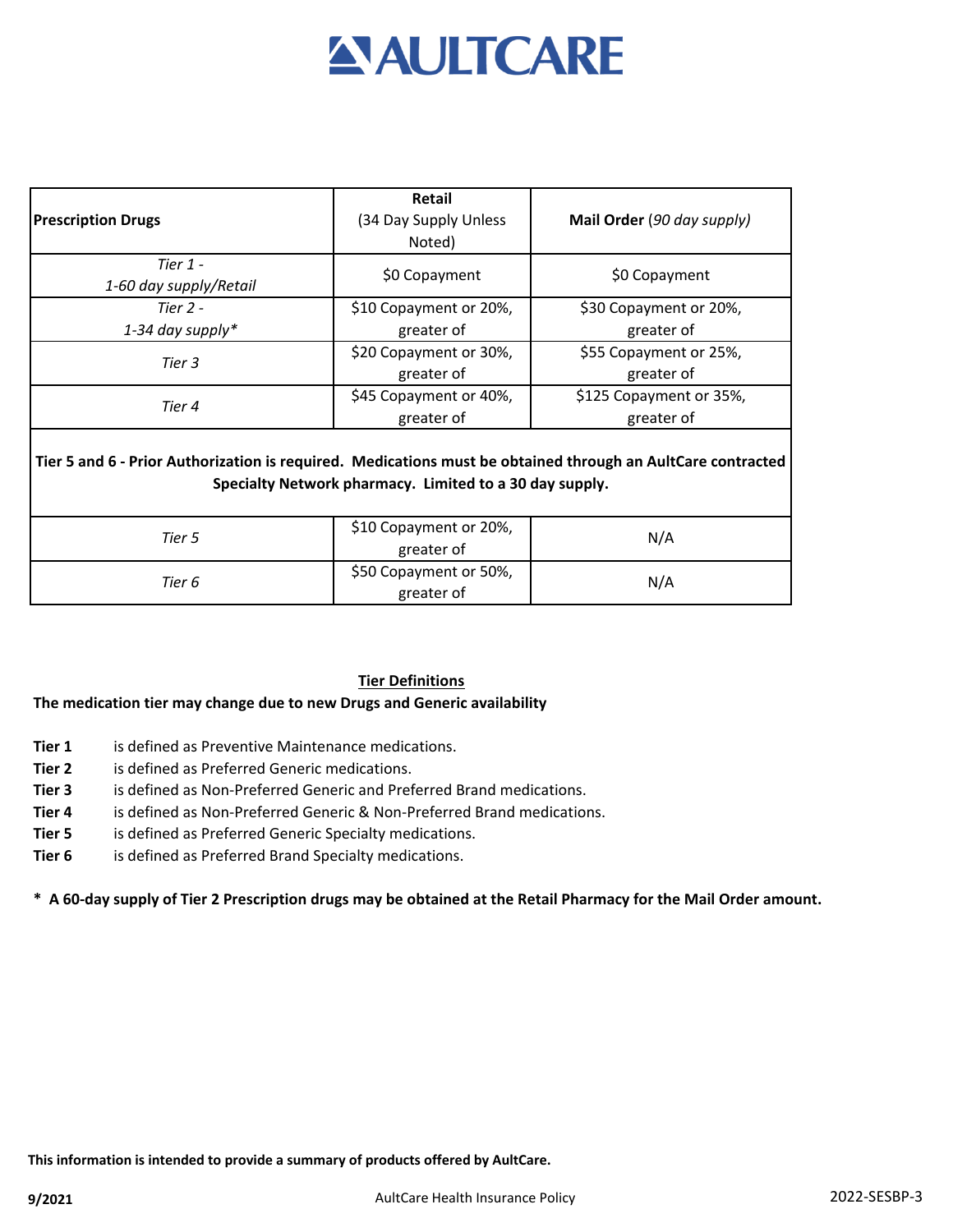

**Platinum 1000**

# **Schedule of Health Insurance Benefits**

| <b>Medical Benefits</b>            | <b>Network</b>   | <b>Non-Network</b> |
|------------------------------------|------------------|--------------------|
| <b>Calendar Year Deductible</b>    |                  |                    |
| Employee                           | \$1,000          | \$3,000            |
| Family                             | \$2,000          | \$6,000            |
|                                    |                  |                    |
| <b>Out-of-Pocket Maximum</b>       |                  |                    |
| Employee                           | \$1,000          | \$26,100           |
| Family                             | \$2,000          | \$52,200           |
| <b>Physician Office Visits</b>     |                  |                    |
| Illness/Injury                     | \$20 Copayment   | 80% RBP            |
| <b>Telemedicine</b>                | \$20 Copayment   | 80% RBP            |
| <b>Specialist Office Visits</b>    |                  |                    |
| Illness/Injury                     | \$40 Copayment   | 80% RBP            |
|                                    |                  |                    |
| <b>Prescription Drugs</b>          | See Reverse side |                    |
| <b>Preventive Health Services</b>  |                  |                    |
| As defined by                      |                  |                    |
| the Affordable Care Act.           |                  |                    |
| See www.healthcare.gov for         | 100%             | 80% RBP            |
| additional information.            |                  |                    |
|                                    |                  |                    |
| <b>Maternity Care</b>              | 100%             | 80% RBP            |
| <b>Inpatient Hospital Services</b> | 100%             | 80% RBP            |
| <b>Emergency Services</b>          | 100%             | 100% RBP           |
|                                    |                  |                    |
| <b>Urgent Care</b>                 | \$75 Copayment   | \$75 Copayment RBP |
| <b>Diagnostic Services</b>         | 100%             | 80% RBP            |
|                                    |                  |                    |
| <b>Outpatient Therapy Services</b> | 100%             | 80% RBP            |
| Other Services (Refer to           | 100%             | 80% RBP            |
| <b>Ambulance</b>                   | 100%             | 100% RBP           |
|                                    |                  |                    |
| <b>Annual Plan Maximum</b>         | <b>UNLIMITED</b> | <b>UNLIMITED</b>   |

**Deductible and Out-of-Pocket Maximum are Non-Integrated.** 

Therefore, Deductible and Out-of-Pocket amounts met for Network Providers **DO NOT** apply to Deductible and Out-of-Pocket amounts met for Non-Network Providers.

#### **Embedded Deductible.** Each member of a family is looked upon as an individual in regard to the Deductible. Once a member reaches the single Deductible, Coinsurance will apply.

**Appropriate Deductible must be satisfied before any benefit is paid except as noted.** 

The Out-of-Pocket Maximum amount includes the Deductible, Copayments and Coinsurance.

#### **Deductible is waived for Network Preventive Health Services.**

Pediatric Dental and Vision (up to age 19) are included in this plan. Refer to certificate for full benefit details.

**Note:** If you have purchased a **certified** standalone dental plan and provided an attestation to AultCare regarding that plan, coverage for pediatric dental, including a dental check-up, will be provided through that dental plan.

Not all benefit descriptions, exclusions and limitations are included in this document. Complete benefit descriptions and exclusions are contained in the AultCare Insurance Company Certificates of Coverage and Benefit Chart.

Contact AultCare www.aultcare.com 330-363-6360 1-800-344-8858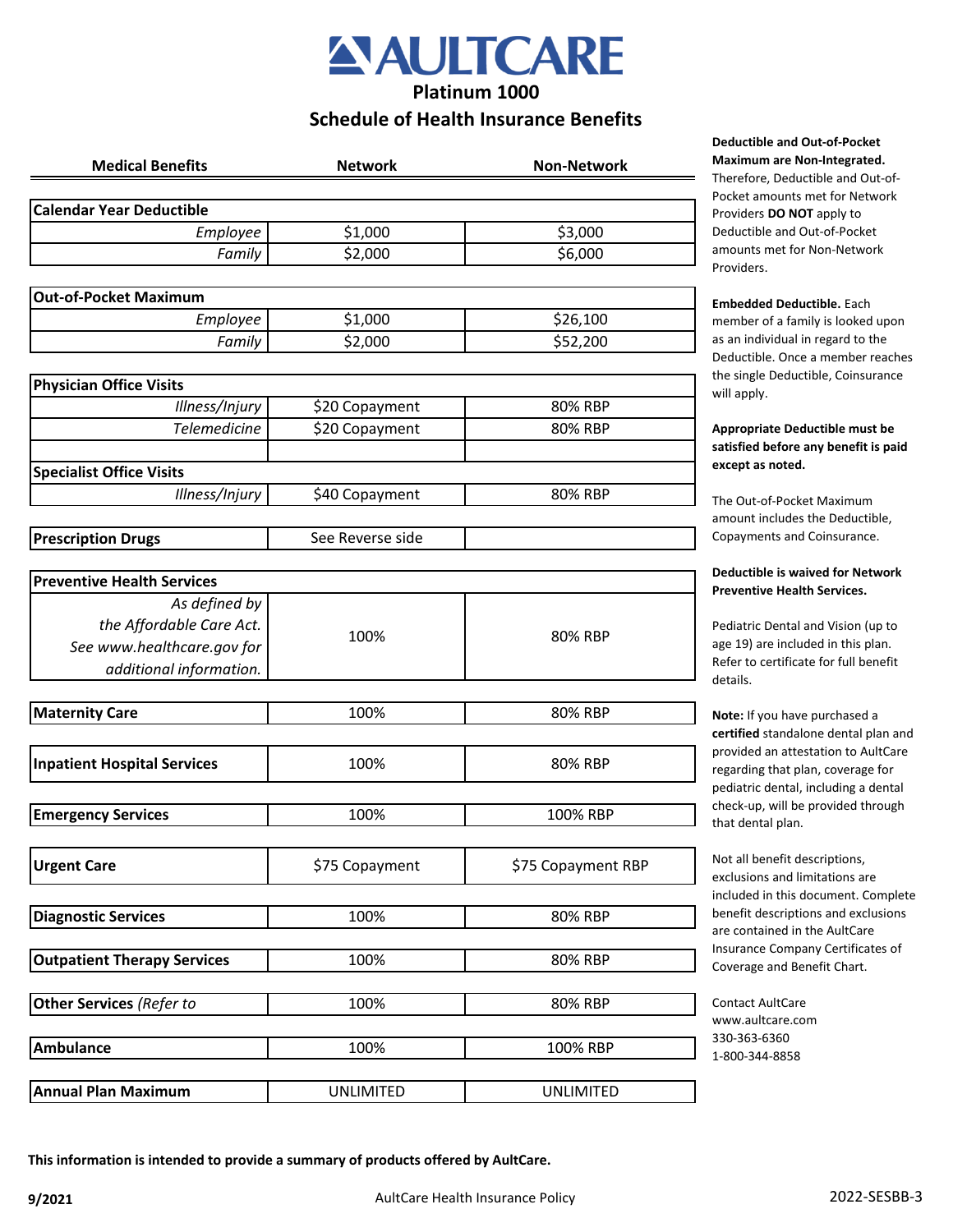

| <b>Prescription Drugs</b>                                                                                   | Retail<br>(34 Day Supply Unless<br>Noted) | Mail Order (90 day supply) |  |
|-------------------------------------------------------------------------------------------------------------|-------------------------------------------|----------------------------|--|
| Tier $1$ -<br>1-60 day supply/Retail                                                                        | \$0 Copayment                             | \$0 Copayment              |  |
| Tier $2 -$                                                                                                  | \$10 Copayment or 20%,                    | \$30 Copayment or 20%,     |  |
| 1-34 day supply*                                                                                            | greater of                                | greater of                 |  |
| Tier 3                                                                                                      | \$20 Copayment or 30%,                    | \$55 Copayment or 25%,     |  |
|                                                                                                             | greater of                                | greater of                 |  |
| Tier 4                                                                                                      | \$45 Copayment or 40%,                    | \$125 Copayment or 35%,    |  |
|                                                                                                             | greater of                                | greater of                 |  |
| Tier 5 and 6 - Prior Authorization is required. Medications must be obtained through an AultCare contracted |                                           |                            |  |
| Specialty Network pharmacy. Limited to a 30 day supply.                                                     |                                           |                            |  |
| Tier 5                                                                                                      | \$10 Copayment or 20%,                    | N/A                        |  |
|                                                                                                             | greater of                                |                            |  |
| Tier 6                                                                                                      | \$50 Copayment or 50%,                    | N/A                        |  |
|                                                                                                             | greater of                                |                            |  |

### **Tier Definitions**

#### **The medication tier may change due to new Drugs and Generic availability**

- **Tier 1** is defined as Preventive Maintenance medications.
- **Tier 2** is defined as Preferred Generic medications.
- **Tier 3** is defined as Non-Preferred Generic and Preferred Brand medications.
- **Tier 4** is defined as Non-Preferred Generic & Non-Preferred Brand medications.
- **Tier 5** is defined as Preferred Generic Specialty medications.
- **Tier 6** is defined as Preferred Brand Specialty medications.

#### **\* A 60-day supply of Tier 2 Prescription drugs may be obtained at the Retail Pharmacy for the Mail Order amount.**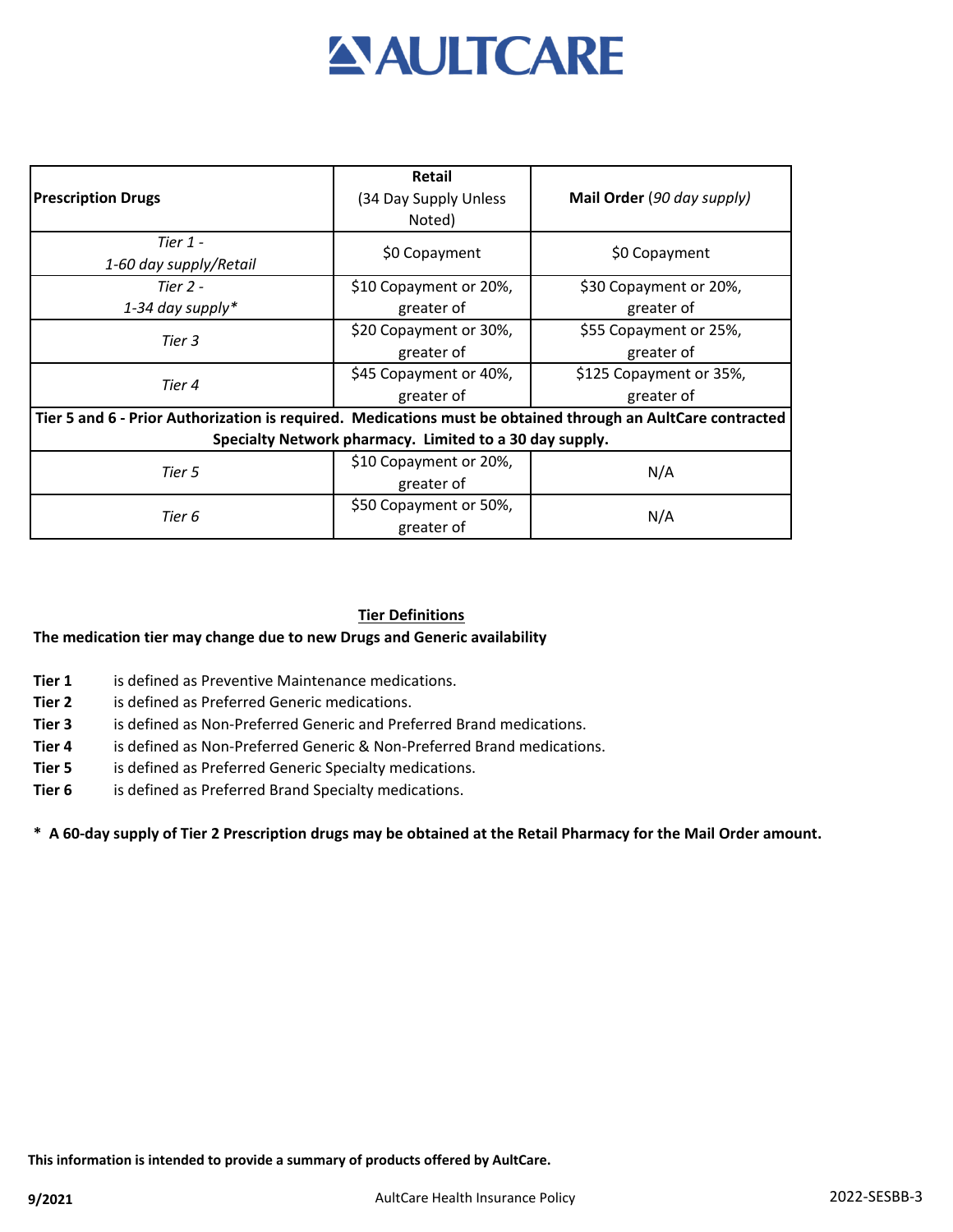

# **Platinum 1550 HSA 500 Schedule of Health Insurance Benefits**

| <b>Medical Benefits</b>                   | <b>Network</b>   | <b>Non-Network</b> |
|-------------------------------------------|------------------|--------------------|
| <b>Calendar Year Deductible</b>           |                  |                    |
| Employee                                  | \$1,550          | \$4,650            |
| Family                                    | \$3,100          | \$9,300            |
| <b>Out-of-Pocket Maximum</b>              |                  |                    |
| <b>Employee</b>                           | \$1,550          | \$26,100           |
| Family                                    | \$3,100          | \$52,200           |
| <b>Physician Office Visits</b>            |                  |                    |
| Illness/Injury                            | 100%             | 80% RBP            |
| <b>Telemedicine</b>                       | 100%             | 80% RBP            |
| <b>Specialist Office Visits</b>           |                  |                    |
| Illness/Injury                            | 100%             | 80% RBP            |
| <b>Prescription Drugs</b>                 | See Reverse side |                    |
|                                           |                  |                    |
|                                           |                  |                    |
| <b>Preventive Health Services</b>         |                  |                    |
| As defined by<br>the Affordable Care Act. |                  | 80% RBP            |
| See www.healthcare.gov for                | 100%             |                    |
| additional information.                   |                  |                    |
|                                           |                  |                    |
| <b>Maternity Care</b>                     | 100%             | 80% RBP            |
| <b>Inpatient Hospital Services</b>        | 100%             | 80% RBP            |
| <b>Emergency Services</b>                 | 100%             | 100% RBP           |
| <b>Urgent Care</b>                        | 100%             | 100% RBP           |
| <b>Diagnostic Services</b>                |                  |                    |
| (Labs, X-rays)                            | 100%             | 80% RBP            |
| <b>Outpatient Therapy Services</b>        | 100%             | 80% RBP            |
| <b>Other Services (Refer to</b>           |                  |                    |
| <b>Summary Plan Description)</b>          | 100%             | 80% RBP            |
| Ambulance                                 | 100%             | 100% RBP           |
| <b>Annual Plan Maximum</b>                | <b>UNLIMITED</b> | <b>UNLIMITED</b>   |
|                                           |                  |                    |

**NOTE: Employer must contribute \$500 per Covered Person and \$1,000 per Family annually to each enrolled Employee's account. Attestation is required.**

**Deductible and Out-of-Pocket Maximum are Non-Integrated.**  Therefore, Deductible and Out-of-

Pocket amounts met for Network Providers **DO NOT** apply to Deductible and Out-of-Pocket amounts met for Non-Network Providers.

**Unembedded Deductible.** Family Deductibles are per family, there is no per-person Deductible. Therefor, if you have family coverage, one or more persons must satisfy the family Deductible amount.

#### **Appropriate Deductible must be satisfied before any benefit is paid except as noted.**

The Out-of-Pocket Maximum amount includes the Deductible and Coinsurance.

#### **Deductible is waived for Network Preventive Health Services.**

Pediatric Dental and Vision (up to age 19) are included in this plan. Refer to certificate for full benefit details.

**Note:** If you have purchased a **certified** standalone dental plan and provided an attestation to AultCare regarding that plan, coverage for pediatric dental, including a dental check-up, will be provided through that dental plan.

*Not all benefit descriptions, exclusions and limitations are included in this document. Complete benefit descriptions and exclusions are contained in the AultCare Insurance Company Certificates of Coverage and Benefit Chart.* 

**Contact AultCare** www.aultcare.com 330-363-6360 1-800-344-8858